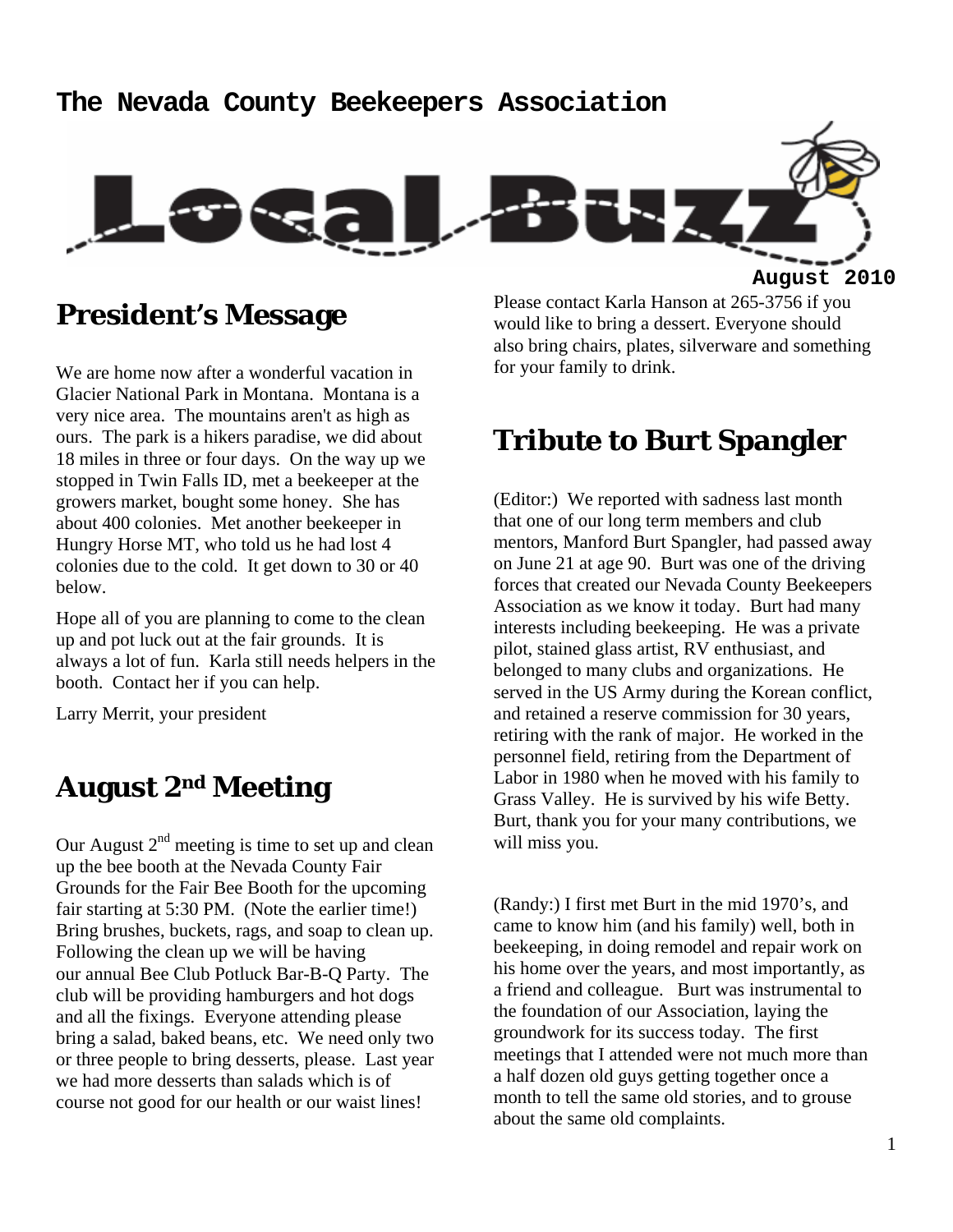Burt and I set out to remake the Association into something better, along with the constant help of his wife Betty, who was always there to type and help with secretarial work (remember, no computers or internet in those days). Many others came and went, but Burt and I were constants. Burt wrote the bylaws for the Association, and served variously as President, Secretary, Program Chair, Sergeant at Arms, as a Board member, and probably every other possible position. Burt was a patient teacher, from whom I learned about running and organizing meetings.

He was also instrumental, along with his friend, California Extension Apiculturist Dr. Eric Mussen, in the formation of the Western Apicultural Society, which was founded in the model of the Eastern Apicultural Association, targeted at researchers, hobbyists, and sideliners. Burt taught beginning beekeeping classes, and was always there to help any and all in need. He also instituted the Honeybee Hotline for swarm calls, and kept close relations with the Agricultural Commissioner, the Board of Supervisors, and the Fair Board.

Burt wrote monthly columns about local beekeeping, and organized plenty of outdoor events, barbeques, etc. He was a driver in getting our permanent Fair Booth organized and built, along with the help of various members.

It was sad to see his failing health finally prevent him from attending his beloved bee meetings, and going through his belongings is a walk down memory lane for me. His express wishes were for his library and bee equipment to go to the Nevada County Beekeepers Association.

I consider myself blessed to have known and worked with Burt, and will miss him.

### **Bee Bits**

By Randy Oliver

It seems that we are finally getting a respite from California's long drought! I watched folks skiing at Boreal in July! And burn permits were pulled two months later than they have been in recent years. As we pull honey in mid July, the combs are still shaking fresh nectar—something that I haven't seen this late in years!

Those of you in yellow star thistle areas may even get a bit of exquisite star thistle honey—a world-class variety. In any case, Nature is being much more friendly to bees this year.

I'm freshly returned from Minnesota, where you can drive all day, and see nothing but corn, soybeans, more corn, and more soybeans. Hardly a wildflower to be seen. Although one of the large beekeepers there produced a million dollars worth of honey last year, he must keep his hives in yards of only 24-30 in order to provide them enough forage. I looked at the large map that covered his wall, with hundreds of push pins marking his locations.

The large Minnesota beekeepers move their hives to Texas for the winter, and then back up in late spring for the dandelion, clover, alfalfa, and basswood blooms. A treat for me there was to see, for the first time in my life, fireflies glowing in flight.

## **Nevada County Fair!**

The Nevada County Fair is August 11-15, and workers are still needed for some shifts at the bee booth,10 AM-2 PM, 2-6 PM, or 6-10 PM. Please contact Karla Hanson at 265-3756 or email queenbeez@att.net>

Don't forget to allow plenty of time to prepare your entries for the honey and hive products competition in time to deliver them Thursday, Aug  $5<sup>th</sup>$ .

Finally, see you at the fair booth cleanup and potluck the usual evening of our monthly meeting, Monday August 2, but starting earlier at 5:30 PM.

### **What Is That Tree?**

#### By Janet Brisson

At July's meeting, member Kathleen Madeira announced we should see the tree outside, it's dripping with bees and can anyone identify it? I went outside to see this enormous tree with small yellow flowers covered with bees. It had a strong sweet fragrance which quickly reminded me of my neighbor's tree of my youth when I lived outside of London, England.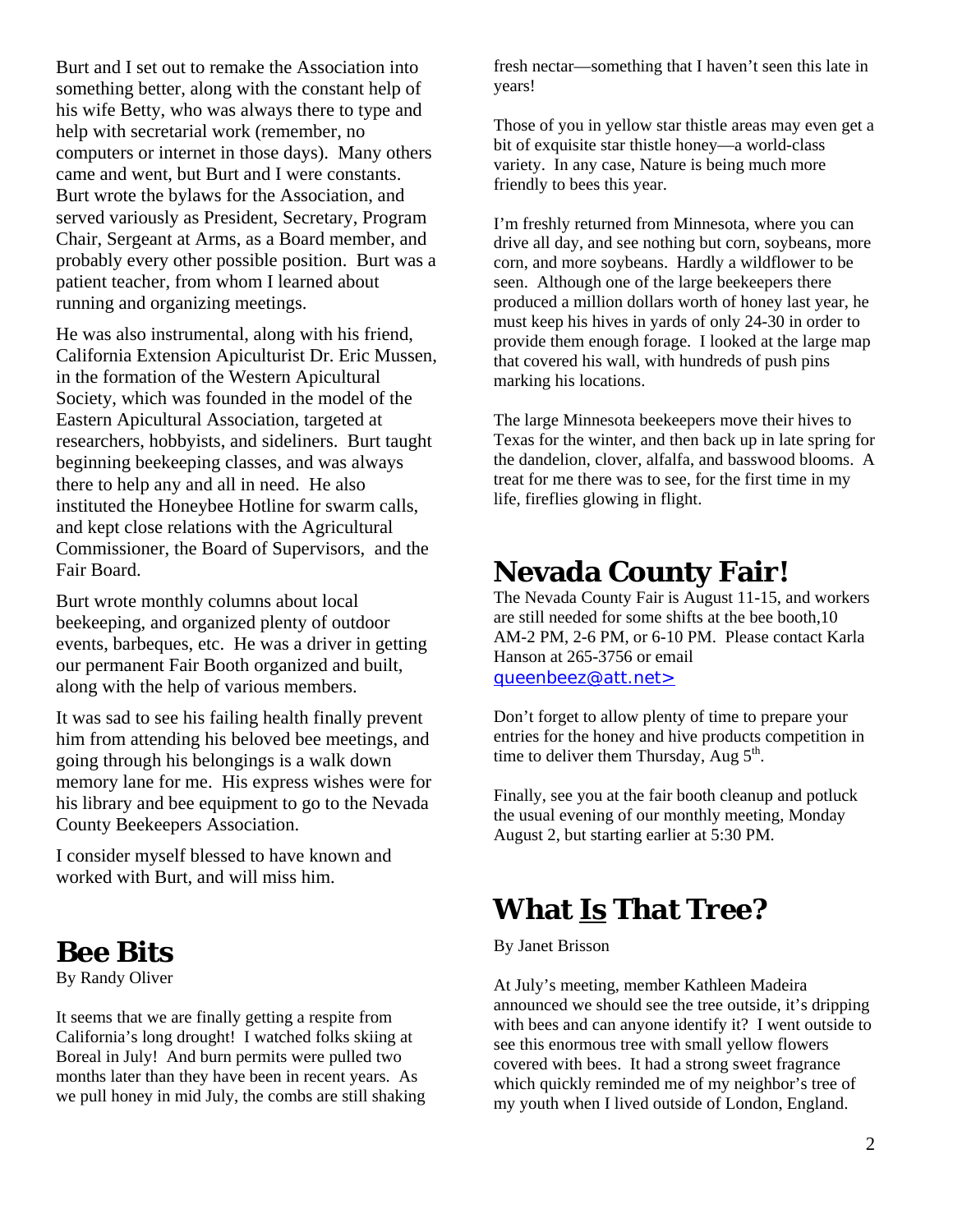This was a Lime tree and each year the bees would cover it and then fall to the ground. The neighbors told me that the bees were drunk off the nectar. I later saw this tree in the states with the American name, Linden. I told Kathleen, I was pretty sure it was a Linden Tree, but Randy was our expert biologist, so let's take some samples and ask him. Randy quickly announced it was a Basswood tree and the bees loved it. It happened to bloom at our dearth, right between the blackberries and thistle flow, the perfect 'nectar' tree for our yard. Our goal has been to have continuous year round bloom for our girls and we were forever on the lookout for nectar producing flora. I looked it up, and we were both right. The Linden tree and the Basswood were the same tree, and a close relative to the English Lime tree all from the Tilia family. I went about trying to purchase it. The Arbor Society has them, but will not ship them to California. I found one site that wanted \$45.00+ S&H for each tree and I'm pretty sure those are saplings. I took a chance and went on eBay, put in Basswood and found seeds, 50 for \$3.50 plus \$1.50 S&H. Perfect. And the seller has 9 more packages if anyone else is interested, otherwise you can go directly to the website at www.datreestore.comand order, plus the sites has all sorts of sprouting tips. On Wikipedia I found the tree can grow up to 100 feet tall and normally thrives in humid climates, which means we would have to coddle this tree. Most amazing, not only is the honey from the flowers famous and the wood desired for instruments, but the leaves and flowers are considered medicinal and are often used as a sedative. Hence the 'drunk' bees.

Sincerely Submitted, Janet Brisson

## **Nevada County's Beekeeping Forum**

Our club is developing this great forum which I have been sending invitations to all members to join. I discovered recently not everyone got an invitation. I invited Karla Hanson several times and she never received one. Yikes, I'm not giving up, but I see there's a big problem here. So, if you are not on our forum, please go to

http://pets.groups.yahoo.com/group/NCBEES/ and request an invitation. This forum is a great way to ask questions, post pictures and get information to members fast. We've been posting all sorts of great information. If you are having problems, please email me at rubes@countryrubes.com and we will get you on. Thanks, Janet Brisson

# **Snack Sign-up**

Thanks to the people who signed up to bring snacks to our meetings. Remember that our hearts appreciate no partially hydrogenated oils. We'd like to have at least four people per month, so if you can help please email Karla Hanson at queenbeez@att.net.

August: Rob Slay, Myra Traugot September: Mari Wolf October: Sherry Skolfield, Charles Whittlesey

#### **Sacramento Beekeeping Supplies**

- Complete line of all beekeeping supplies
- American dealer for Sheriff suits
- Gifts—bee themed children's wear, tableware, garden décor, etc
- Books—children's beekeeping, homemade cosmetics, candles
- Beeswax candles, molds, waxes (soy and paraffin too) dyes, scents, and wicks
- Honeycomb sheets for rolling candles—35 colors

2110 X Street, Sacramento, CA 95818 (916) 451-2337 fax (916) 451-7008 Webpage at www.sacramentobeekeeping.com email: info@sacramentobeekeeping.com Open Tuesday through Saturday 10:00 – 5:30 **MAIL ORDERS RECEIVE QUICK SERVICE** 

# **July Minutes**

V.P. Jeremiah Farrell opened with comments, Q&A. Buckeye gives the hive and the honey a foul odor. Most bees die outside the hive, except for starvation, where they face into the cells. Only the nurse bees use pollen, to make royal jelly. Hive crash factors are: nutrition, cold snaps, parasites, environmental toxins.. Bees' resistance to varroa is increasing. Tall tree swarm capture--throw or shoot arrow with string, tie a few frames of used comb, raise to contact swarm. A hive with all drone cells has a laying worker, and the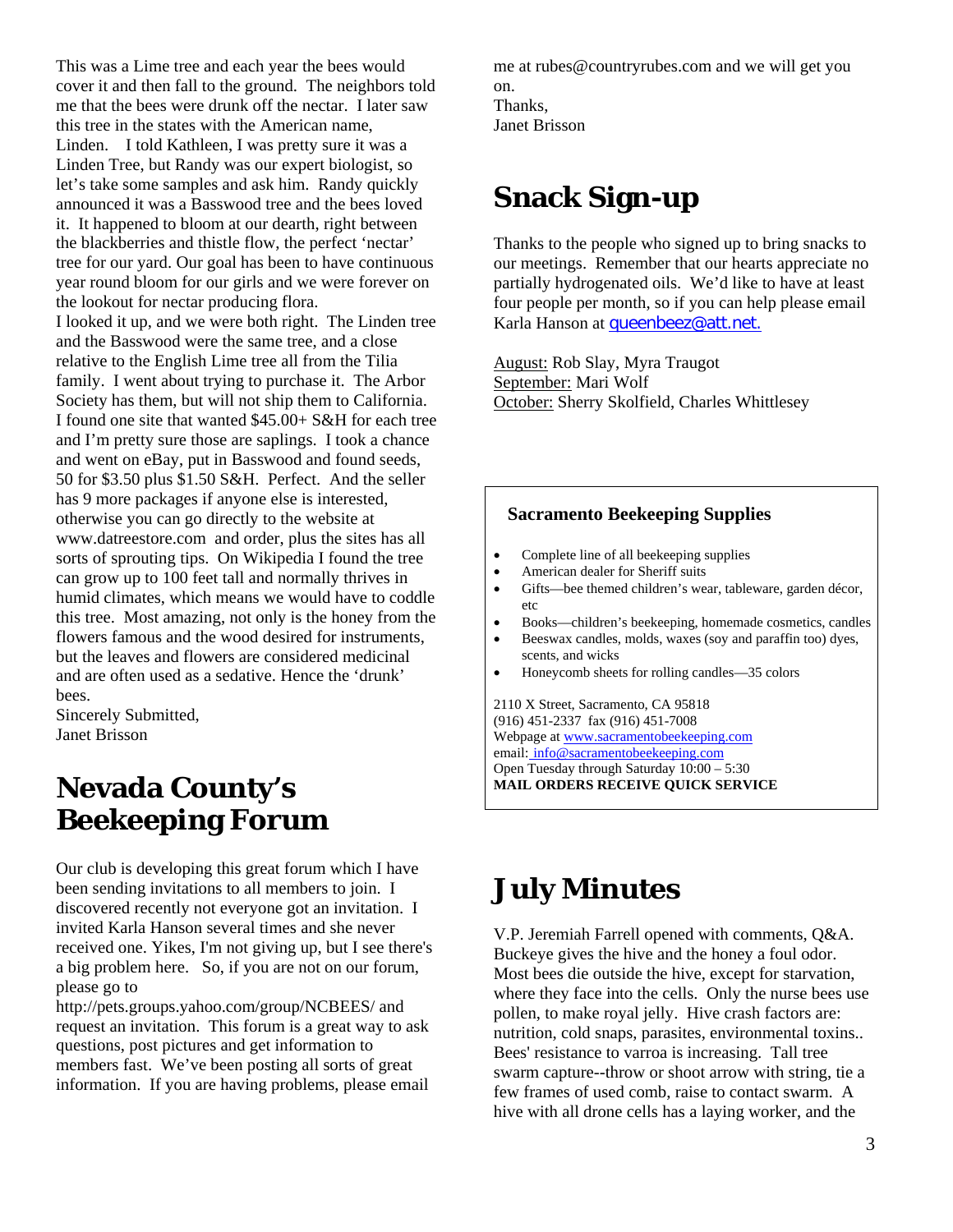hive should be joined with a queen-right hive. MOTION Randy Oliver 2nd Thom Staser: Apply the bequest of Manford "Burt" Spangler, 90, who died June 21, to construct a library area for beekeepers books and videos. Passed, voice.

FINANCE Janet Brisson: MayEnd \$3441.33; Inc\$113; Exp \$111.58; JuneEnd \$3442.75.

PROGRAM: Randy Oliver. Activation of young bees as foragers is controlled by 'epiolate' feedback derease. Foragers do not deposit nectar or pollen in cells; they pass it through older receiver hive bees, who take the risk of toxins brought in, so the queen and young have a protective firewall. Russian bees stop brood rearing after honey flow, and eject mites. In Apis cerana (Asiatic,) drones are the main host to Varroa, while with A. mellifera (European,) workers and drones are both susceptible. In bees, cross breeding between strains does not produce hybrid vigor, which strengthens most species. Jack Meeks, sec

## **For Sale: Country Rubes Combo Screened Bottom Boards**

Special NCBA Club Price! Call Janet for details. 530-913-2724 or email at rubes@countryrubes.com.

## **Librarian's Review**

By Tynowyn Slattery, Librarian

The library now has the following in either VHS or DVD format:

Living With Africanized Bees....produced by KNSD News San Diego County and a private pest control business.

As you might suspect from the producer, this 15 minute program is presented in a dramatic news-room format with a few eye witness accounts of Africanized bee/human interface which is followed by brief "sound bites" of bee history, importance of the honey bee as a pollinator, what to do in an emergency, (run into a room and shut the door) and removal of bee swarms and closing holes in structures where they might get in, this last, is where the pest control company comes in.

The production values are professional but if you know anything at all about Africanized bees this DVD might be a little too basic for you and if you want to learn more, there is a book and more pamphlet information on the AHB that you can check out of the library. Library Review

#### Why Honey Bees?...Penn State College of Agricultural Sciences

I have to admit that I never watched this because I thought the ambiguous title was an indicator of an uninteresting program. Was I ever wrong! In 35 minutes there are engaging personal stories of everyday beekeepers, queen breeders and farmers, more history, with pictures, than is usual in an introductory offering, well written descriptions of the hive and phases of a bees life, information about pollination and honey extraction and more, all with beautiful images of bees and flowers and pleasant, upbeat music that weaves in and out, moving the narrative right along.

When a newcomer to the club asks for a good overview of the life of honeybees, this is the video I will recommend.

Small Scale Honey Harvesting ...Bee Culture's Beekeeping Workshop with Kim Flottum This one-hour program is for a beekeeper with a few honey boxes to extract, doesn't know where to start and who doesn't want to make the fairly large investment in an extractor.

 Kim Flottum is the editor of Bee Culture magazine and narrates this well organized production. The vocals are clear and I like the "old timey" music that is used between segments...I was also impressed by the sparkling whiteness of his bee suit.

His program gives good, solid information that a beginner needs to know about inexpensive, low tech and sanitary extraction of honey and should be viewed well before the extraction begins as there is a lot of information to absorb, some basic equipment to gather and, during the late summer, it gets checked out often. Also, If you are checking out this video/DVD you will probably appreciate knowing that the Association has a 4-frame, hand-cranked extractor that is available for rent to members at \$35.00 for up to a week (please remember that there might be a waiting list at harvest time.) with a refund of \$10.00 if it comes back clean.

The person to call for rental and reservation...Karla Hanson...265-3756